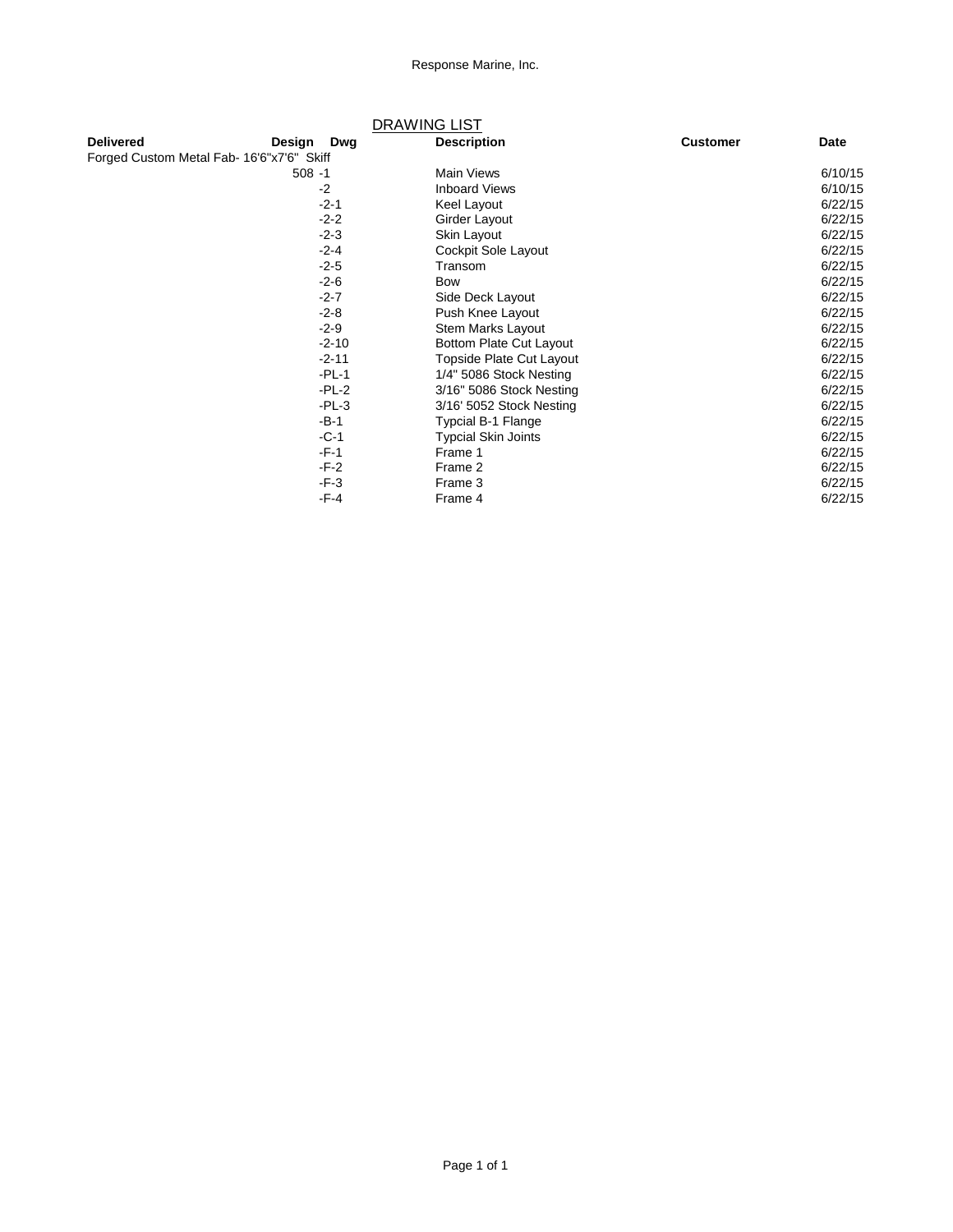\*\*\*\*\*\*\*\*\*\*\*\*\*\*\*\* NC Cut Parts \*\*\*\*\*\*\*\*\*\*

Response Marine, Inc. Boat: FCMF 16 File: \Des\ForgedCustomMetalFab\FCMF 16

Rev. Date: 6/22/15

Print Date: 6/22/15

Tposides & Bottom are HAND CUT, not listed here

# **3/16" Parts- 5052**

| Part#            | <b>Pieces</b>  | <b>Description</b>                 | Bend          |
|------------------|----------------|------------------------------------|---------------|
| <b>ALB</b>       | 1              | Anchor Locker Bottom               |               |
| BS2-B            | $\overline{2}$ | Bottom Stringer 2, Aft             |               |
| BS2-BP           | 1              | Bottom Stringer 2/Girder, Aft Port |               |
| BS2-BS           | 1              | Bottom Stringer 2/Girder, Aft Stbd |               |
| DB-AP            | 1              | Deck Body, Fwd of F3, Port         |               |
| DB-AS            | 1              | Deck Body, Fwd of F3, Stbd         |               |
| $DB-B$           | 1              | Deck Body, F3-F5                   |               |
| DB-C             | 1              | Deck Body, F5-Tran                 |               |
| DM-AP            | 1              | Deck Margin, Port, Fwd             |               |
| DM-AS            | 1              | Deck Margin, Stbd, Fwd             |               |
| DM-BP            | 1              | Deck Margin, Port, Aft             |               |
| DM-BS            | 1              | Deck Margin, Stbd, Aft             |               |
| F <sub>1</sub>   | 1              | Frame 1                            |               |
| F <sub>2</sub>   | 1              | Frame 2                            | Y, Flange B-1 |
| F <sub>2</sub> P | 1              | Frame 2, port                      |               |
| F <sub>2</sub> S | 1              | Frame 2, stbd                      |               |
| F <sub>3</sub>   | 1              | Frame 3                            | Y, Flange B-1 |
| $F3-P$           | 1              | Frame 3, port                      | Y, Flange B-1 |
| $F3-S$           | 1              | Frame 3, stbd                      | Y, Flange B-1 |
| F <sub>4</sub>   | 1              | Frame 4                            | Y, Flange B-1 |
| $F4-P$           | 1              | Frame 4, port                      |               |
| $F4-S$           | 1              | Frame 4, stbd                      |               |
| SD-AP            | 1              | Side & Foredeck, Port              |               |
| SD-AS            | 1              | Side & Foredeck, Stbd              |               |
| SDC-AP           | 1              | Side Deck Coaming, Port Fwd        |               |
| SDC-AS           | 1              | Side Deck Coaming, Stbd Fwd        |               |
| TSL-BP           | 1              | Topsides Stringer, Port, Mid       | Y, Flange B-1 |
| <b>TSL-BS</b>    | 1              | Topsides Stringer, Stbd, Mid       | Y, Flange B-1 |
| <b>TSL-CP</b>    | 1              | Topsides Stringer, Port, Aft       | Y, Flange B-1 |
| <b>TSL-CS</b>    | 1              | Topsides Stringer, Stbd, Aft       | Y, Flange B-1 |

31 Sub Total 3/16" 5086 parts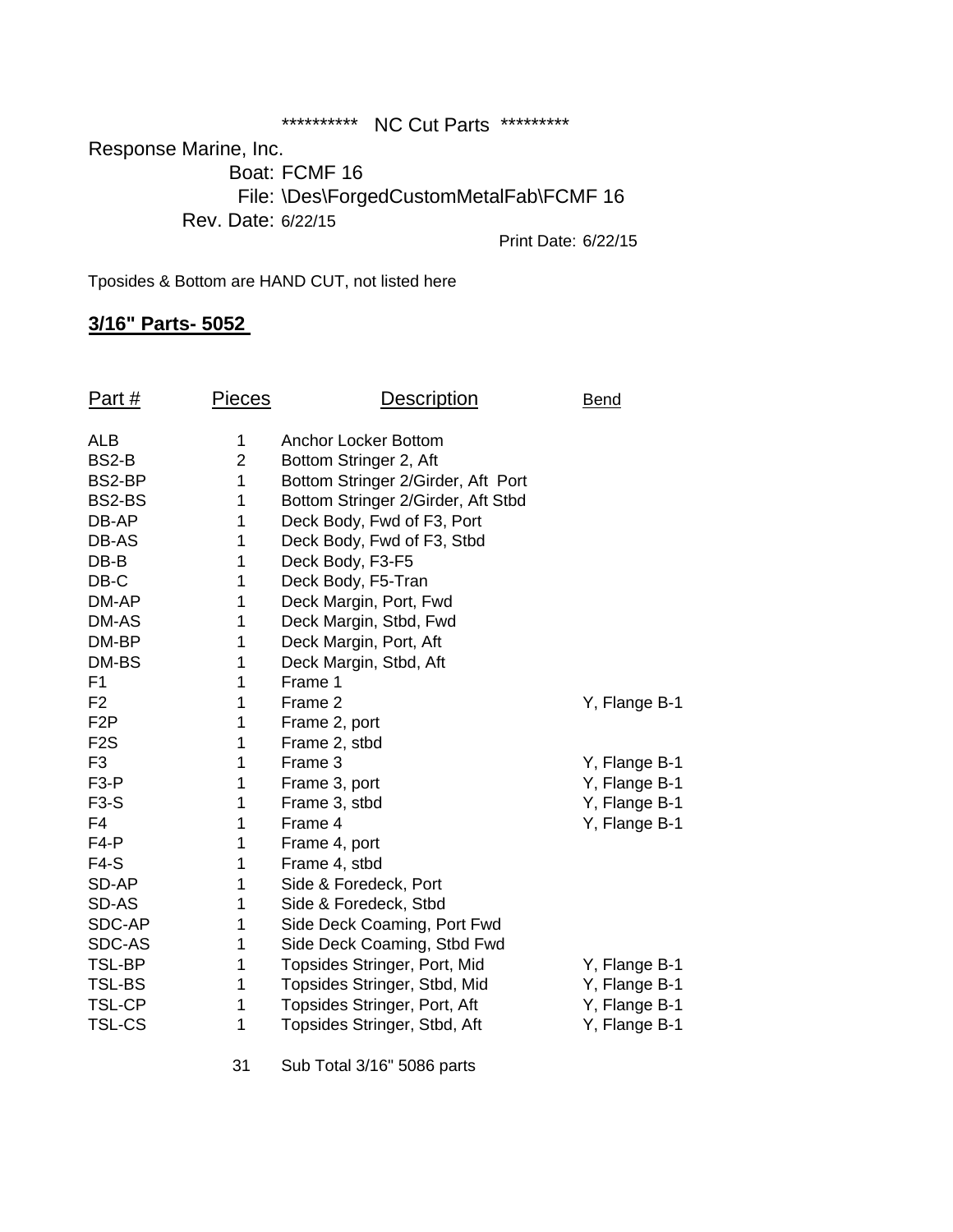# **3/16" Parts- 5086 Marine** Bend

| Part#      | Pieces | Description                                |
|------------|--------|--------------------------------------------|
| C-AP       | 1      | Chine Port, Fwd                            |
| C-AS       | 1      | Chine Starboard, Fwd                       |
| $C-BP$     | 1      | Chine Port, Aft                            |
| C-BS       | 1      | Chine Starboard, Aft                       |
| <b>FDC</b> | 1      | <b>Foredeck Coaming</b>                    |
| SD-BP      | 1      | Side Deck, Aft Port                        |
| SD-BS      | 1      | Side Deck, Aft Stbd                        |
| SDC-BP     | 1      | Side Deck Coaming, Port Aft                |
| SDC-BS     | 1      | Side Deck Coaming, Stbd Aft                |
| TCO-P      | 1      | Transom Coaming Side Vertical, Port        |
| TCO-S      | 1      | <b>Transom Coaming Side Vertical, Stbd</b> |
| TDC-P      | 1      | Transom Deck Coaming, Port                 |
| TDC-S      |        | Transom Deck Coaming, Stbd                 |

13 Sub Total 3/16" 5086 parts

## **1/4" Parts- 5086 H116 Marine**

| <b>BOW</b>        | 1              | Bow Stiffener, Vertical           |
|-------------------|----------------|-----------------------------------|
| BS-1AP            | 1              | Bottom Stringer 1, Port           |
| BS-1AS            | 1              | Bottom Stringer 1, Stbd           |
| BS-1B             | 2              | Bottom Stringer 1, Aft            |
| BS-2AP            | 1              | Bottom Stringer 2, fwd, Port      |
| BS-2AS            | 1              | Bottom Stringer 2, fwd, Stbd      |
| <b>KA</b>         | 1              | Keel, Fwd                         |
| KΒ                | 1              | Keel, Aft                         |
| PKDB-P            | 1              | Push Knee, Bow Doubler, Port      |
| PKDB-S            | 1              | Push Knee, Bow Doubler, Stbd      |
| PKDD-P            | 1              | Push Knee, Deck Doubler, Port     |
| PKDD-S            | 1              | Push Knee, Deck Doubler, Stbd     |
| PK-F1P            | 1              | Push Knee, Aft Flange, Port       |
| PK-F1S            | 1              | Push Knee, Aft Flange, Stbd       |
| PK-F <sub>2</sub> | 2              | Push Knee, Top Flange             |
| PK-F <sub>3</sub> | 2              | Push Knee, Face Flange            |
| PK-F4             | $\overline{2}$ | Push Knee, Lower Flanges          |
| PK-P              | 1              | Push Knee, Main Web, Port         |
| PK-S              | 1              | Push Knee, Main Web, Stbd         |
| TR.               | 1              | Transom                           |
| TR-L              | 1              | <b>Transom Lip</b>                |
| <b>TSL-A</b>      | 2              | Topsides Stringer, Bow transverse |
|                   | 27             | Sub Total 1/4" Parts              |
|                   | 71             | <b>Total Parts</b>                |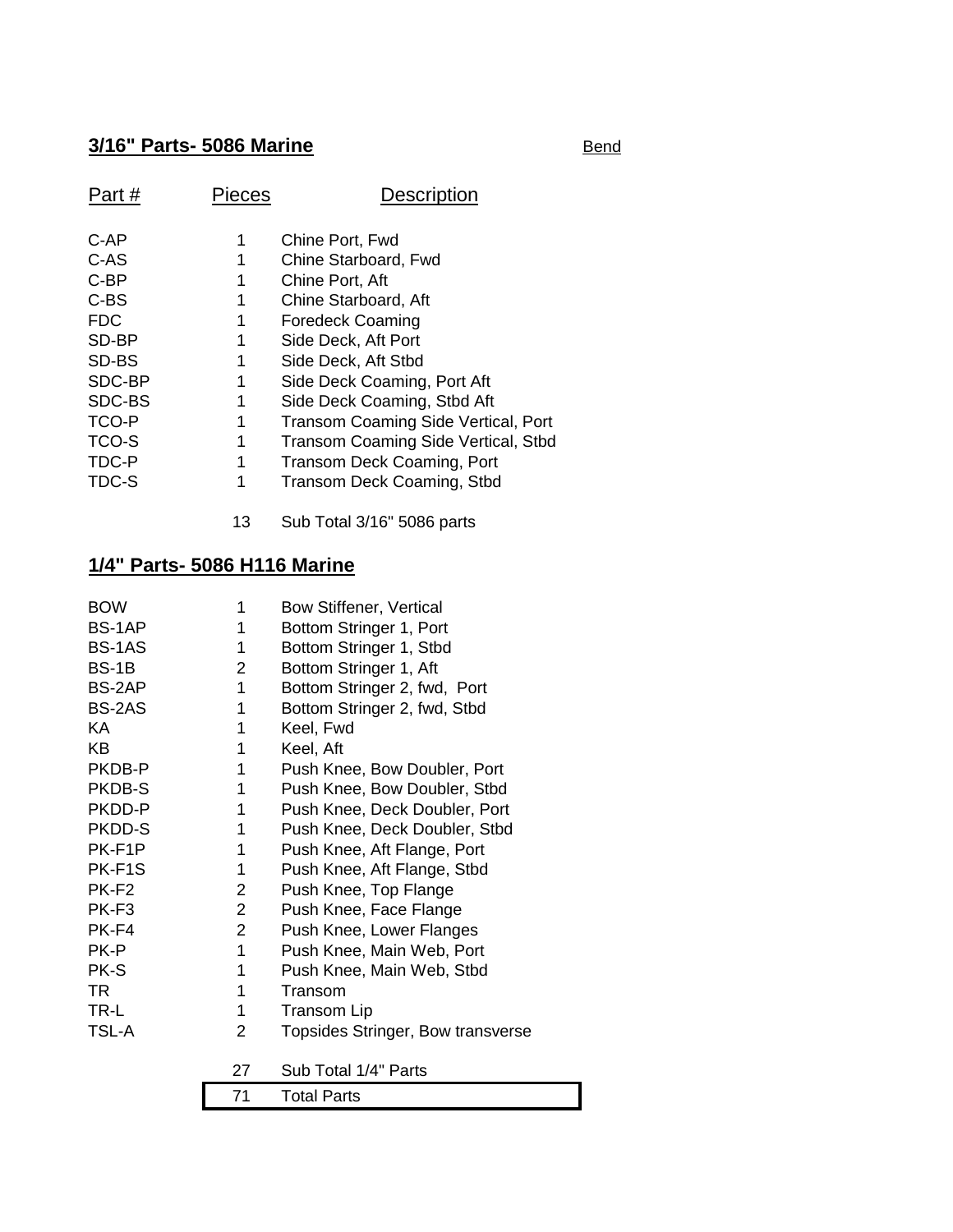Response Marine, Inc. Stock List for FCMF 16' File: FCMF\ revised: 6/22/15

Print Date: 6/22/15

### **EXTRUSION**

|                    | QTY | Description                                    | Alloy              | Length Wt/Ft            | Wt       |
|--------------------|-----|------------------------------------------------|--------------------|-------------------------|----------|
| 6/22/15<br>6/22/15 | -4  | 1.5x.188" Square Tube<br>1.5" x .188" Flat Bar | 6061 T6<br>6061 T6 | 24 1.140<br>0.331<br>12 | 109<br>4 |

Sub Total Extrusio 113

### **SHEET/PLATE**

| ED      | QTY | Description                                              | <b>Thick</b> | Width | Lngth | lbs/ft^2 | $lbs$       |
|---------|-----|----------------------------------------------------------|--------------|-------|-------|----------|-------------|
| 6/22/15 | 2   | 3/16" Sheet- 5052 H32                                    | 0.190        | 60    | 120   | 2.700    | 270         |
| 6/22/15 | 1.  | 3/16" Sheet- 5052 H32                                    | 0.190        | 48    | 120   | 2.700    | 108         |
| 6/22/15 | 4   | 3/16" Sheet- 5052 H32                                    | 0.190        | 48    | 96    | 2.700    | 346         |
| 6/22/15 | 2   | 3/16" Sheet- 5086 H116<br>(Marine, ASTM B-928-04)        | 0.190        | 72    | 240   | 2.700    | 648         |
| 6/22/15 | 2   | 3/16" Sheet- 5086 H116<br>(Marine, ASTM B-928-04)        | 0.190        | 60    | 120   | 2.700    | 270         |
| 6/22/15 | 2   | 1/4" Plate- 5083 or 5086 H116<br>(Marine, ASTM B-928-04) | 0.250        | 60    | 120   | 3.600    | 360         |
|         |     | 1/4" Plate- 5083 or 5086 H116<br>(Marine, ASTM B-928-04) | 0.250        |       |       | 3.600    | $\mathbf 0$ |

| Total Sheet/Plate     | 2,002 |
|-----------------------|-------|
|                       |       |
| <b>Total Aluminum</b> | 2,115 |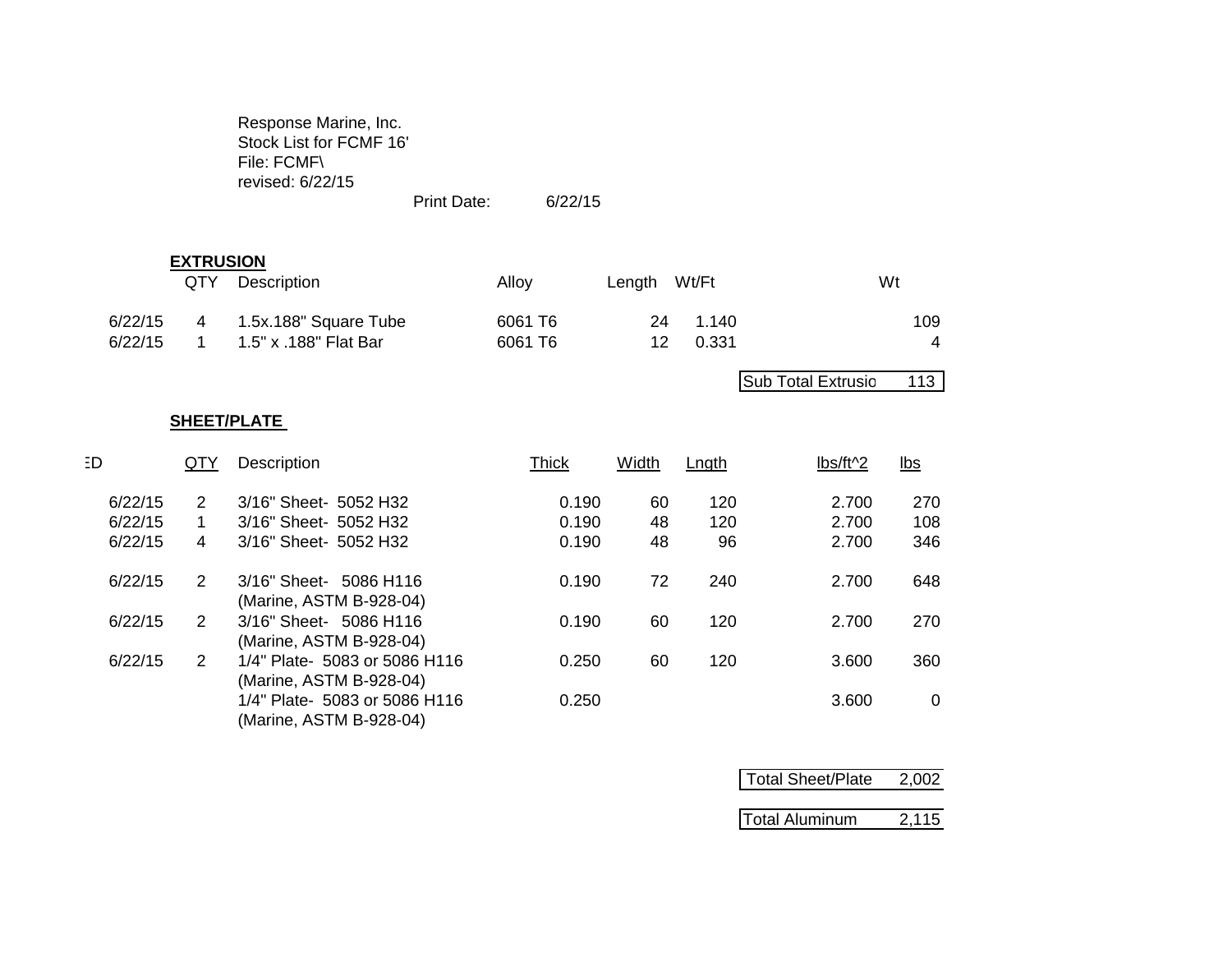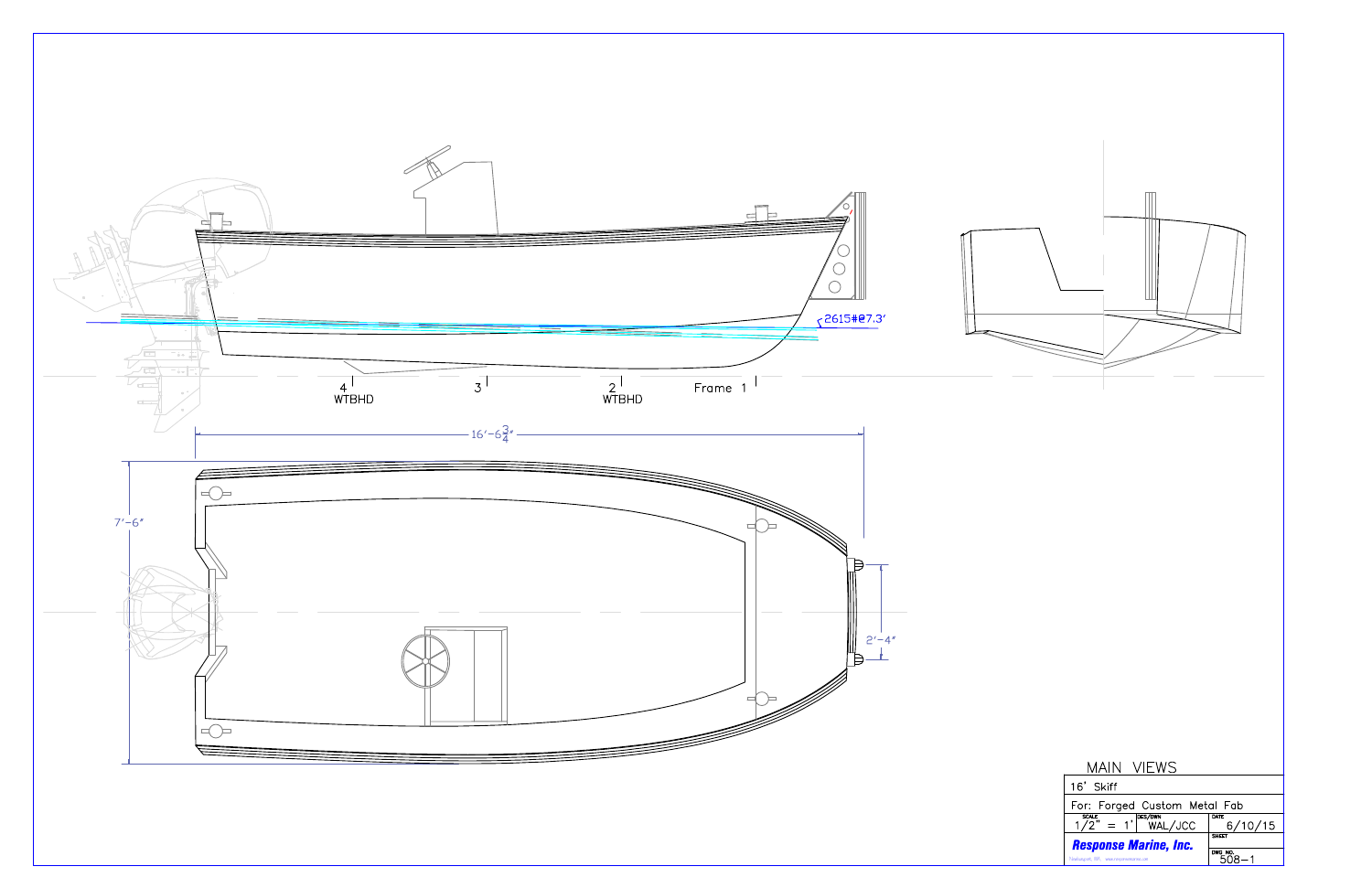

| INBOARD VIEWS                                                         |                 |  |  |  |
|-----------------------------------------------------------------------|-----------------|--|--|--|
| 16' Skiff                                                             |                 |  |  |  |
| For: Forged Custom Metal Fab                                          |                 |  |  |  |
| <b>SCALE</b><br>$= 1$ , $\sqrt{\frac{DES/DWN}{WAL/UCC}}$<br>$1/2^{n}$ | DATE<br>6/10/15 |  |  |  |
| <b>SHEET</b><br><b>Response Marine, Inc.</b>                          |                 |  |  |  |
| Newburyport, MA, www.responsemarine.com                               | DWG NO.<br>8–2  |  |  |  |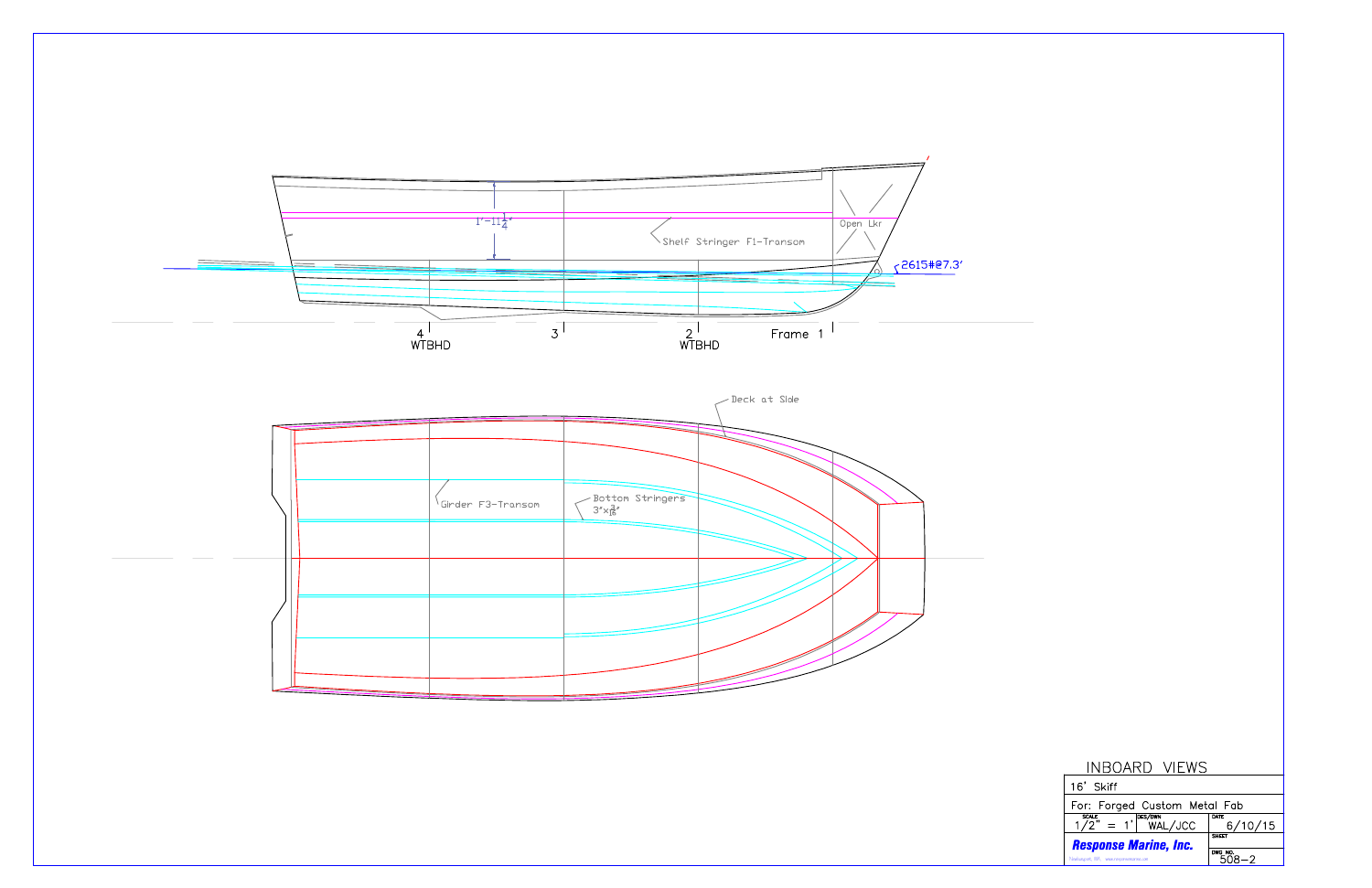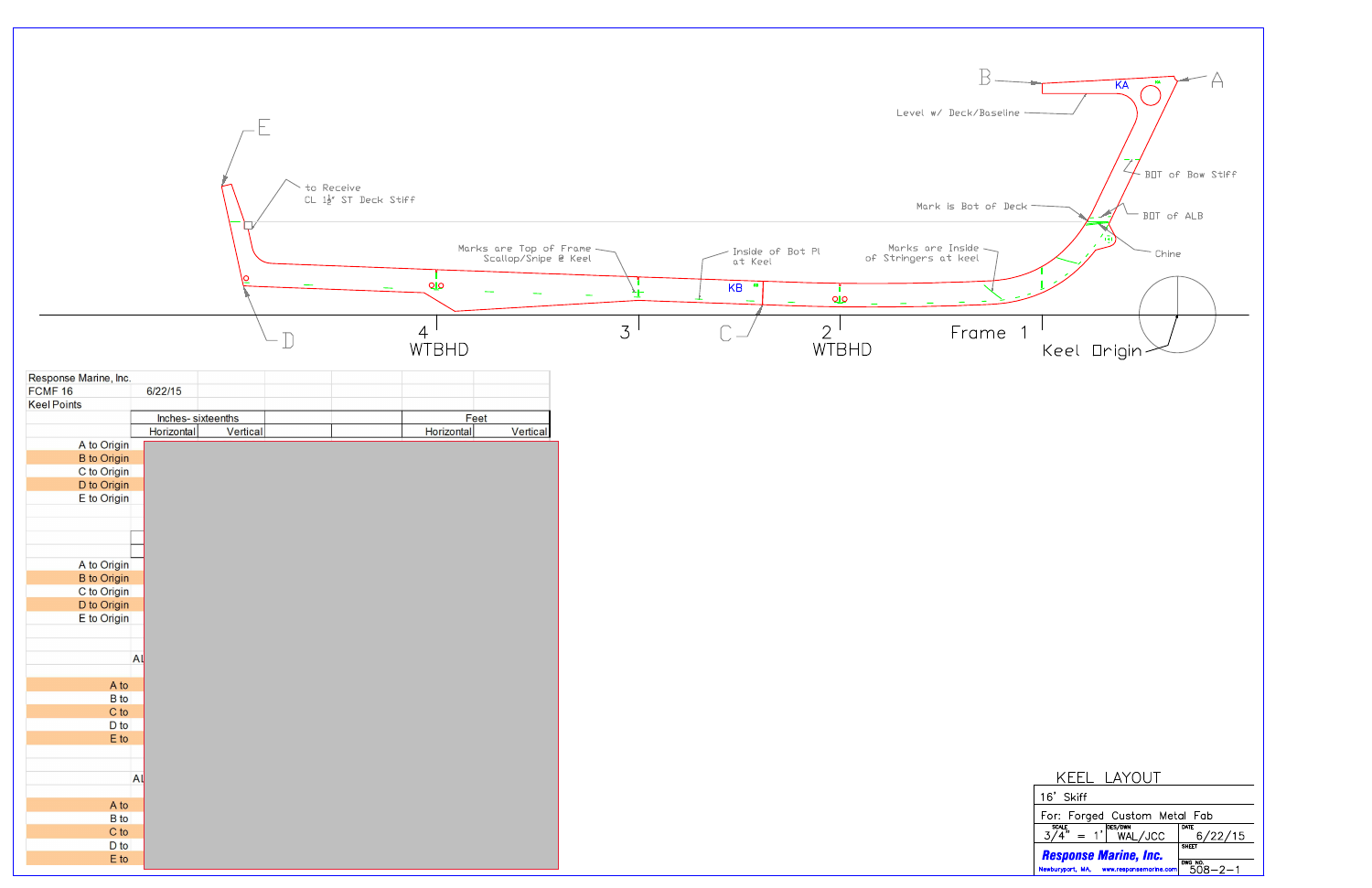

|                                         | GIRDER LAYOUT                |                 |
|-----------------------------------------|------------------------------|-----------------|
| 16' Skiff                               |                              |                 |
|                                         | For: Forged Custom Metal Fab |                 |
| <b>SCALE</b><br>$1^{n}$ = 1'            | <b>DES/DWN</b><br>WAL/JCC    | DATE<br>6/22/15 |
| <b>Response Marine, Inc.</b>            | <b>SHEET</b>                 |                 |
| Newburyport, MA, www.responsemarine.com | DWG NO.<br>$R-2-2$           |                 |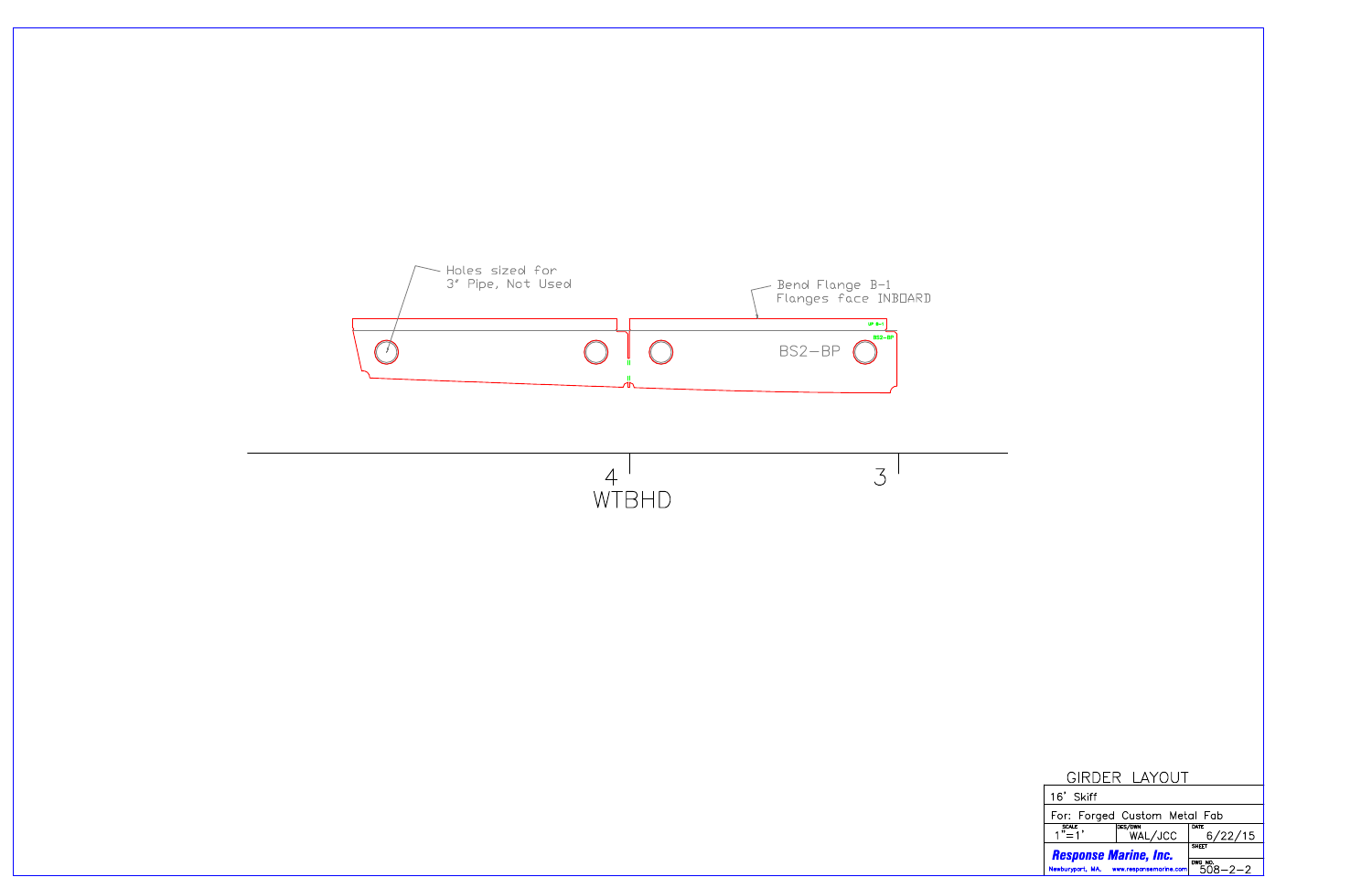

|                              | SKIN LAYOUT                             |                 |  |
|------------------------------|-----------------------------------------|-----------------|--|
| 16' Skiff                    |                                         |                 |  |
|                              | For: Forged Custom Metal Fab            |                 |  |
| <b>SCALE</b><br><b>NONE</b>  | <b>DES/DWN</b><br>WAL/JCC               | DATE<br>6/22/15 |  |
| <b>Response Marine, Inc.</b> |                                         | <b>SHEET</b>    |  |
|                              | Newburyport, MA, www.responsemarine.com | DWG NO.<br>5    |  |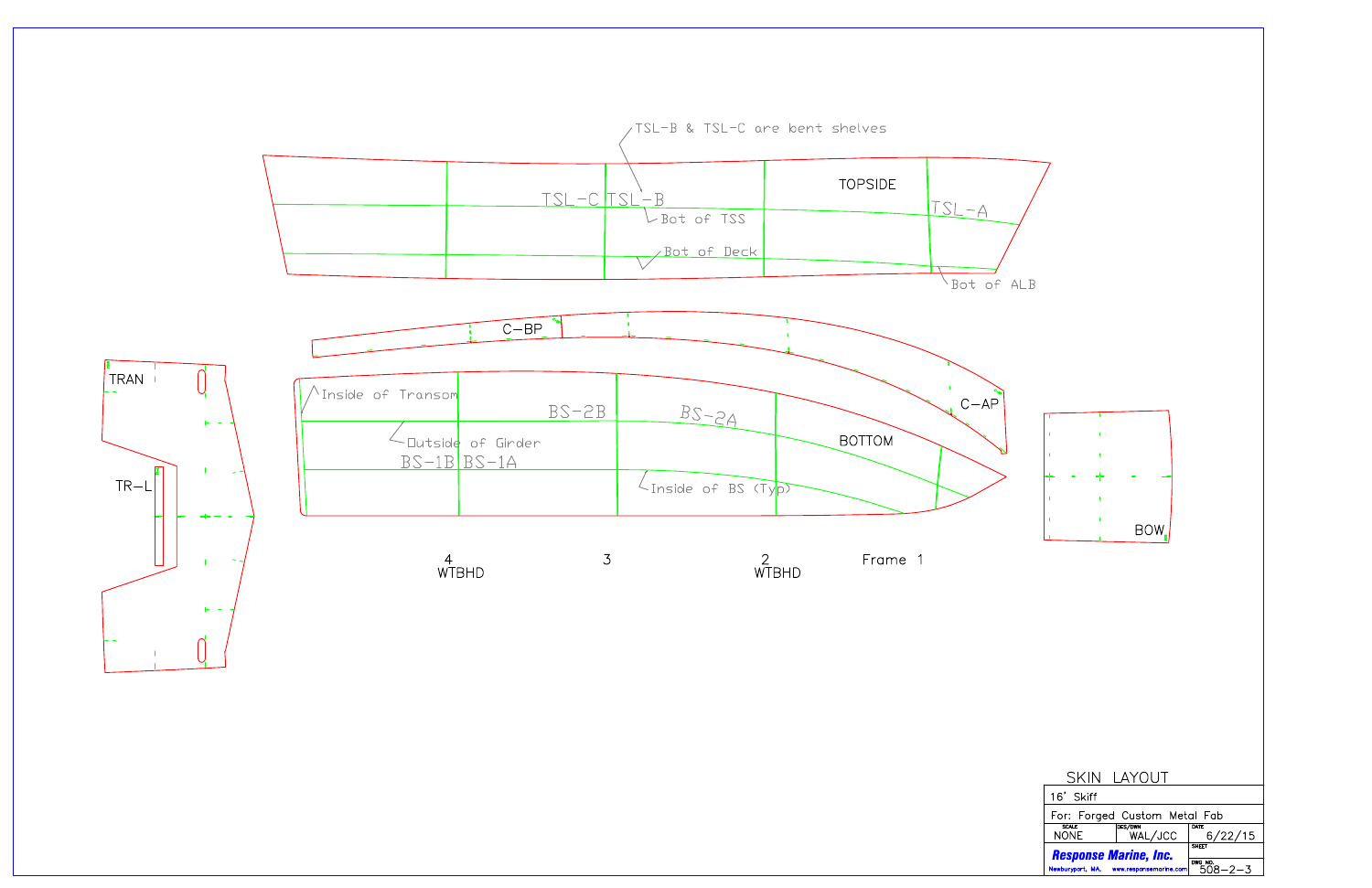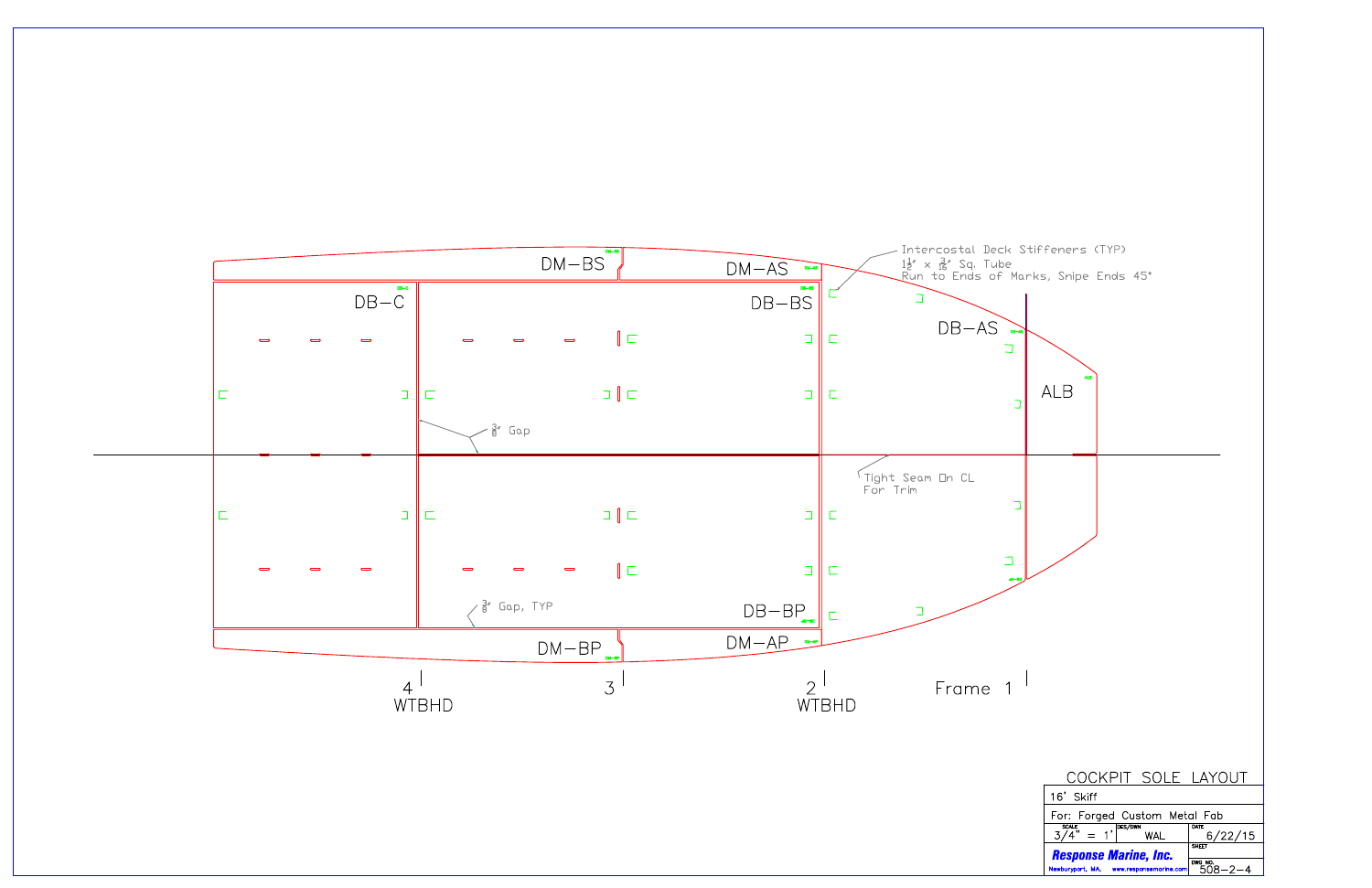

| Girder |  |
|--------|--|
|--------|--|

| TRANSOM                                                            |                          |                 |  |  |  |
|--------------------------------------------------------------------|--------------------------|-----------------|--|--|--|
| 16' Skiff                                                          |                          |                 |  |  |  |
| For: Forged Custom Metal Fab                                       |                          |                 |  |  |  |
| $\overline{1}$ $\overline{1}/2=1$ , DES/DWN<br>1 $1/2=1$ , WAL/JCC |                          | DATE<br>6/22/15 |  |  |  |
| <b>SHEET</b><br><b>Response Marine, Inc.</b>                       |                          |                 |  |  |  |
| Newburyport, MA, www.responsemarine.com                            | DWG NO.<br>$508 - 2 - 5$ |                 |  |  |  |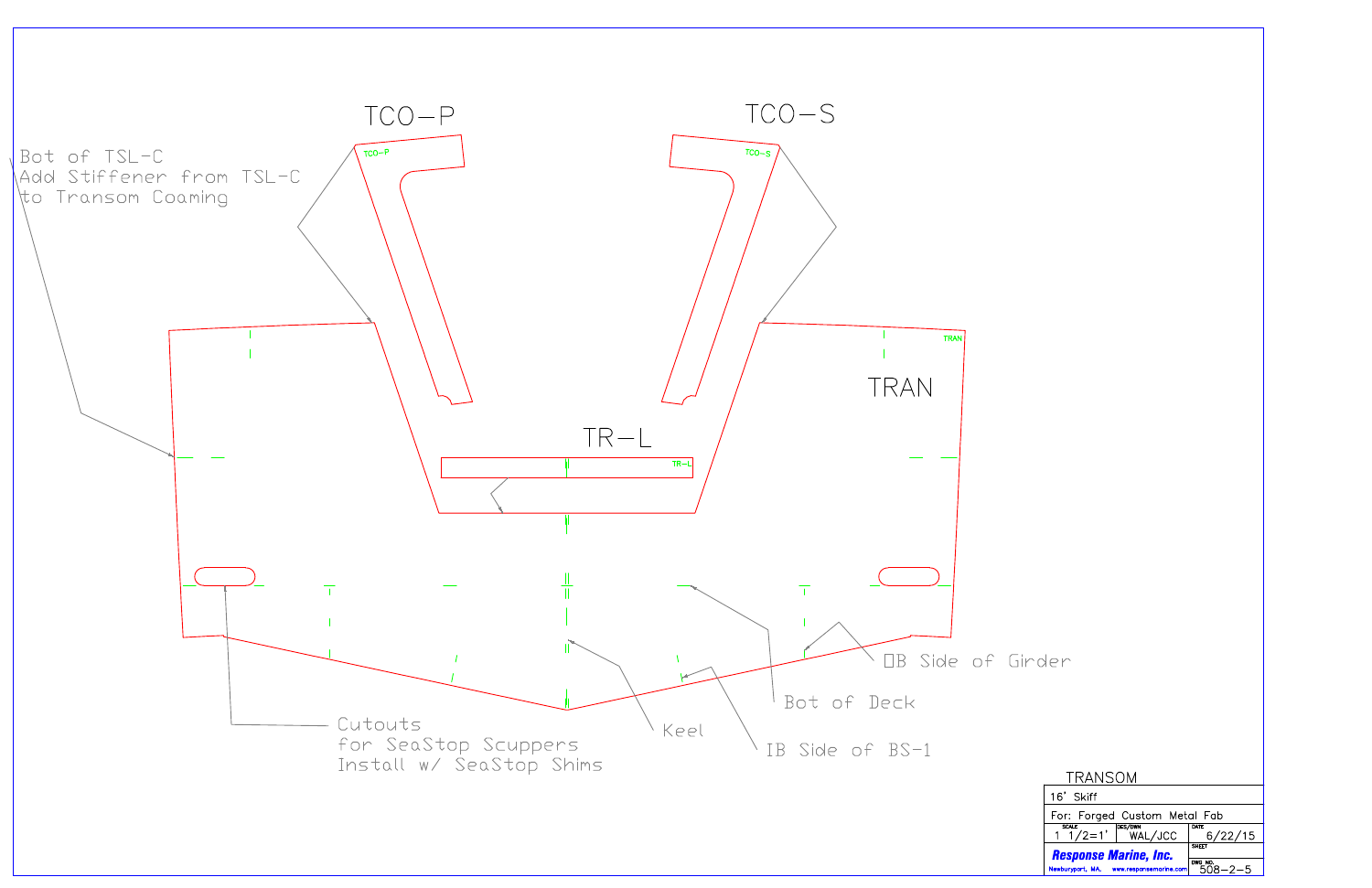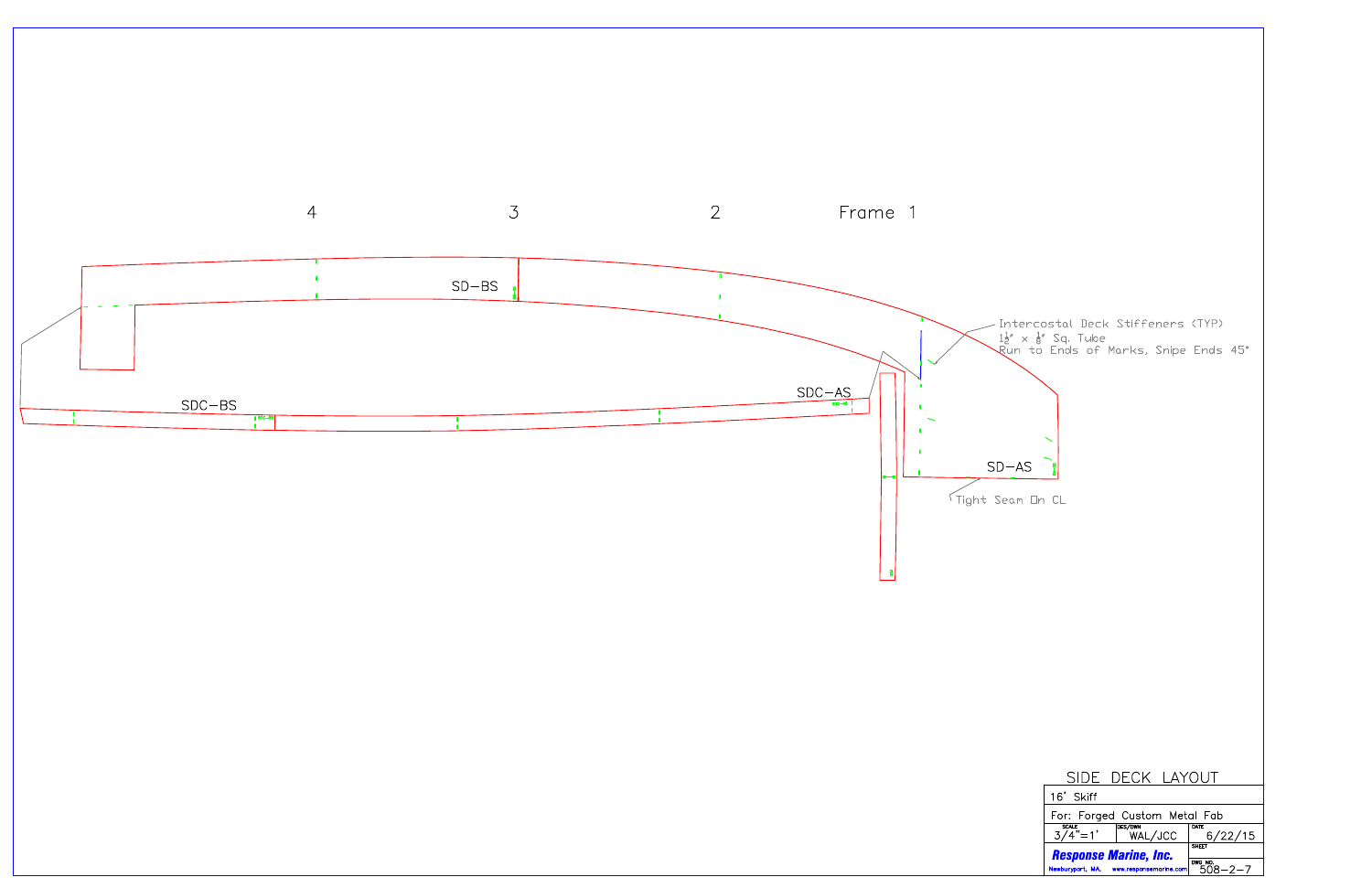

|                   | USH KNFF LAYOUT |
|-------------------|-----------------|
| $\vert$ 16' Skiff |                 |

| . .<br>.                                |                                                 |                                     |  |  |
|-----------------------------------------|-------------------------------------------------|-------------------------------------|--|--|
| For: Forged Custom Metal Fab            |                                                 |                                     |  |  |
|                                         | $\frac{\text{scale}}{1 \cdot 1/2}$ = 1' WAL/JCC | DATE<br>16/22/15                    |  |  |
| <b>Response Marine, Inc.</b>            | SHEET                                           |                                     |  |  |
| Newburyport, MA, www.responsemarine.com |                                                 | $\sqrt{\frac{DWG N0}{508 - 2 - 8}}$ |  |  |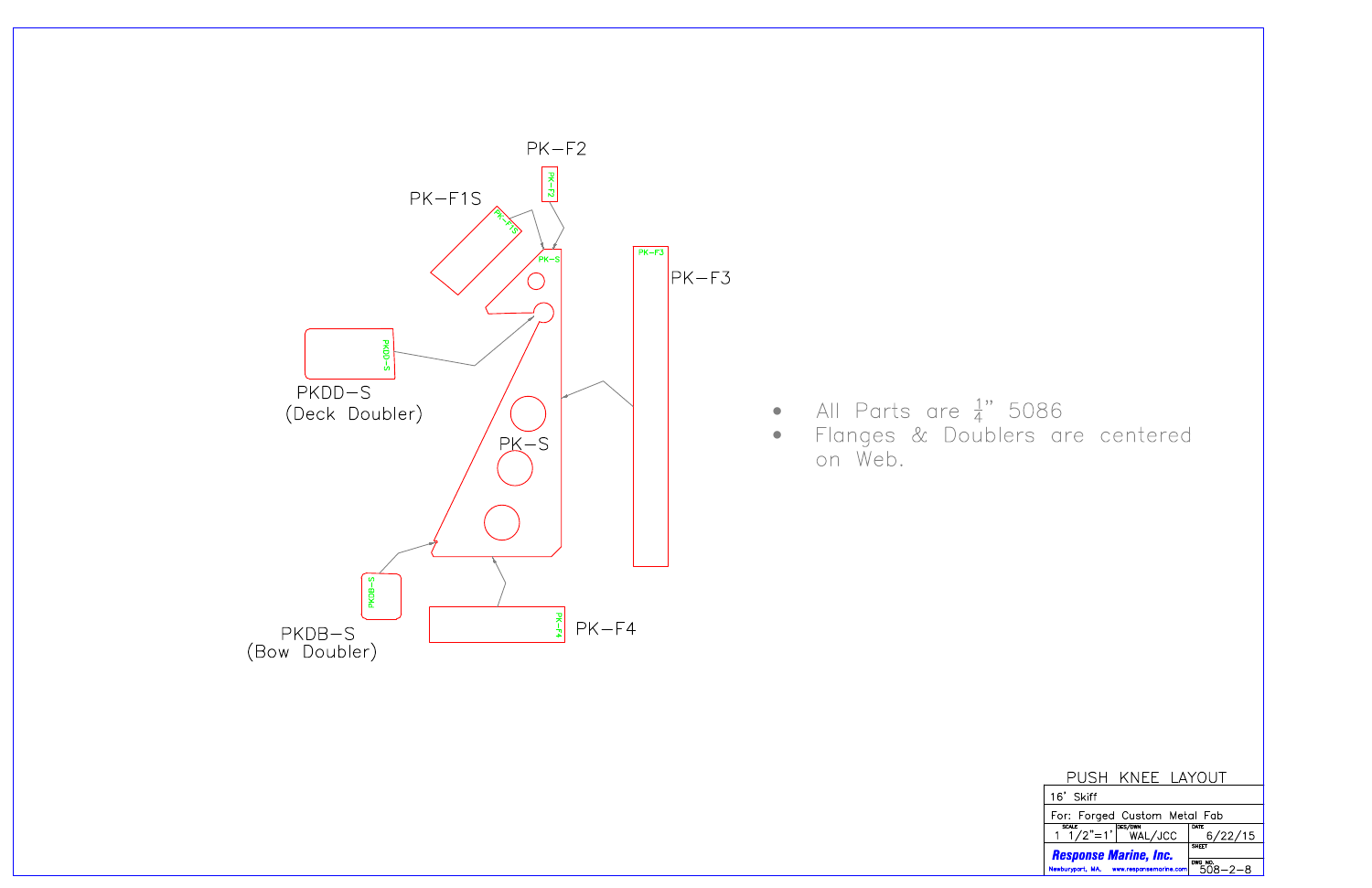FCMF 16, Response  $#$  508<br>Plate 4-1 .250"x 60x120", 5086 Marine, ASTM B928



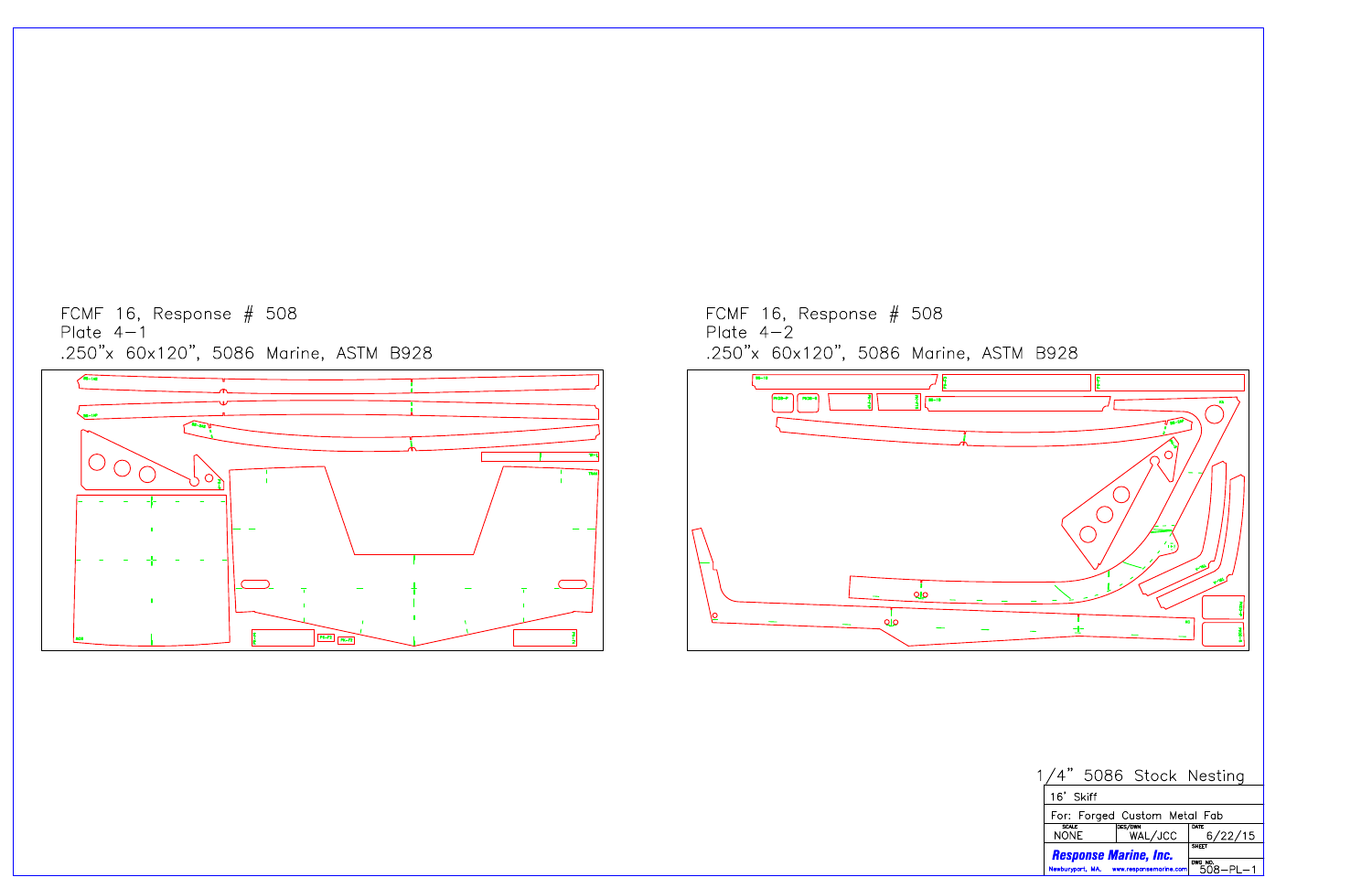





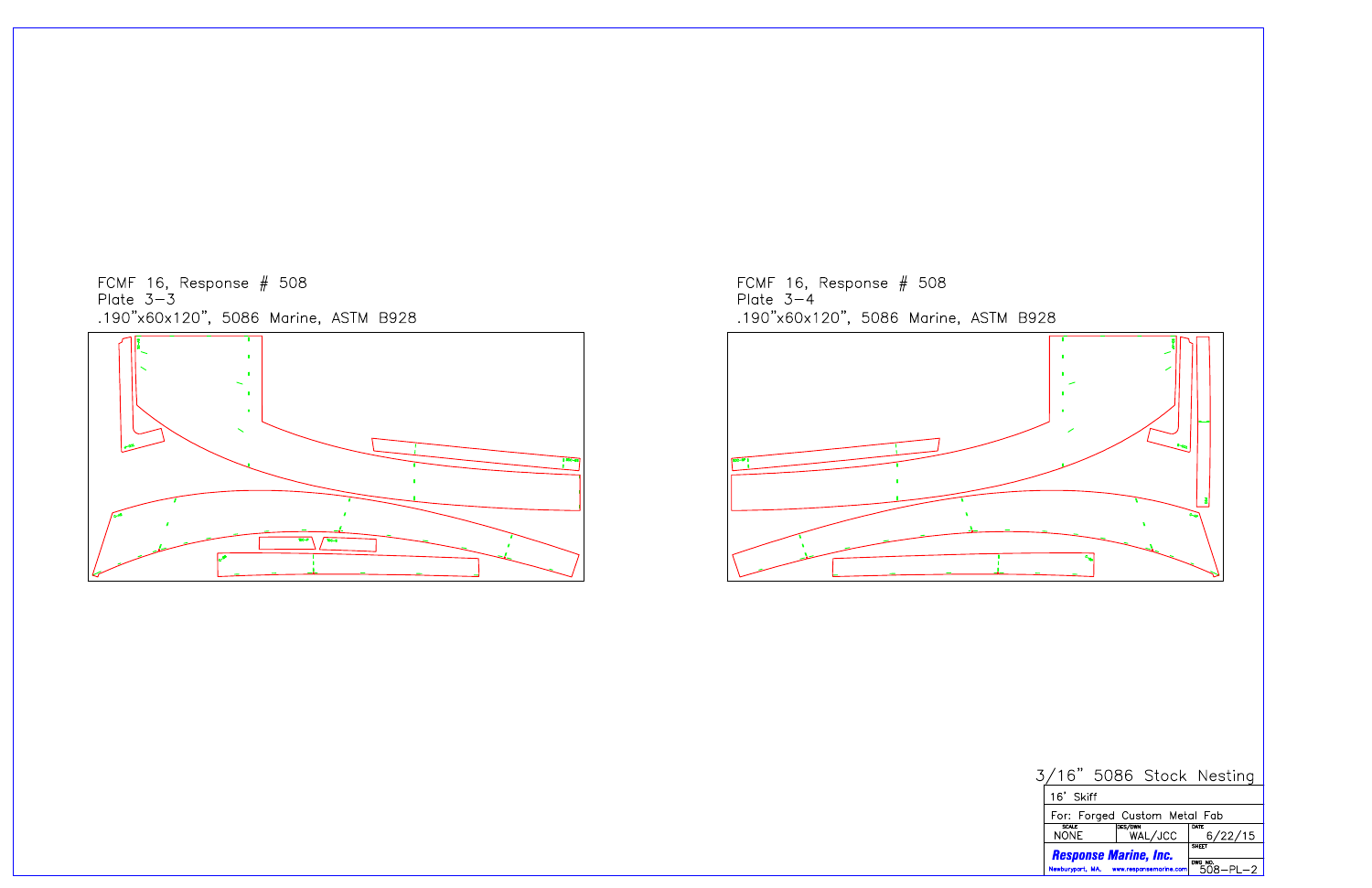FCMF 16, Response # 508<br>Plate 3A-1<br>.190"x60x120", 5052 H32

















| Plate $3A-4$ | FCMF 16, Response $#$ 508<br>.190"x48x96", 5052 H32 |  |
|--------------|-----------------------------------------------------|--|
|              | l⊏                                                  |  |
|              | эĵс                                                 |  |
|              |                                                     |  |

FCMF 16, Response # 508<br>Plate 3A-6 .190"x48x96", 5052 H32



| ı |  |  |
|---|--|--|
|   |  |  |
|   |  |  |

|  |  | 3/16" 5052 Stock Nesting |
|--|--|--------------------------|
|  |  |                          |

|                              | 16' Skiff                               |                           |                           |
|------------------------------|-----------------------------------------|---------------------------|---------------------------|
| For: Forged Custom Metal Fab |                                         |                           |                           |
|                              | <b>SCALE</b><br>NONF.                   | <b>DES/DWN</b><br>WAL/JCC | DATE<br>6/22/15           |
|                              | <b>Response Marine, Inc.</b>            | <b>SHEET</b>              |                           |
|                              | Newburyport, MA, www.responsemarine.com |                           | DWG NO.<br>$508 - P1 - 3$ |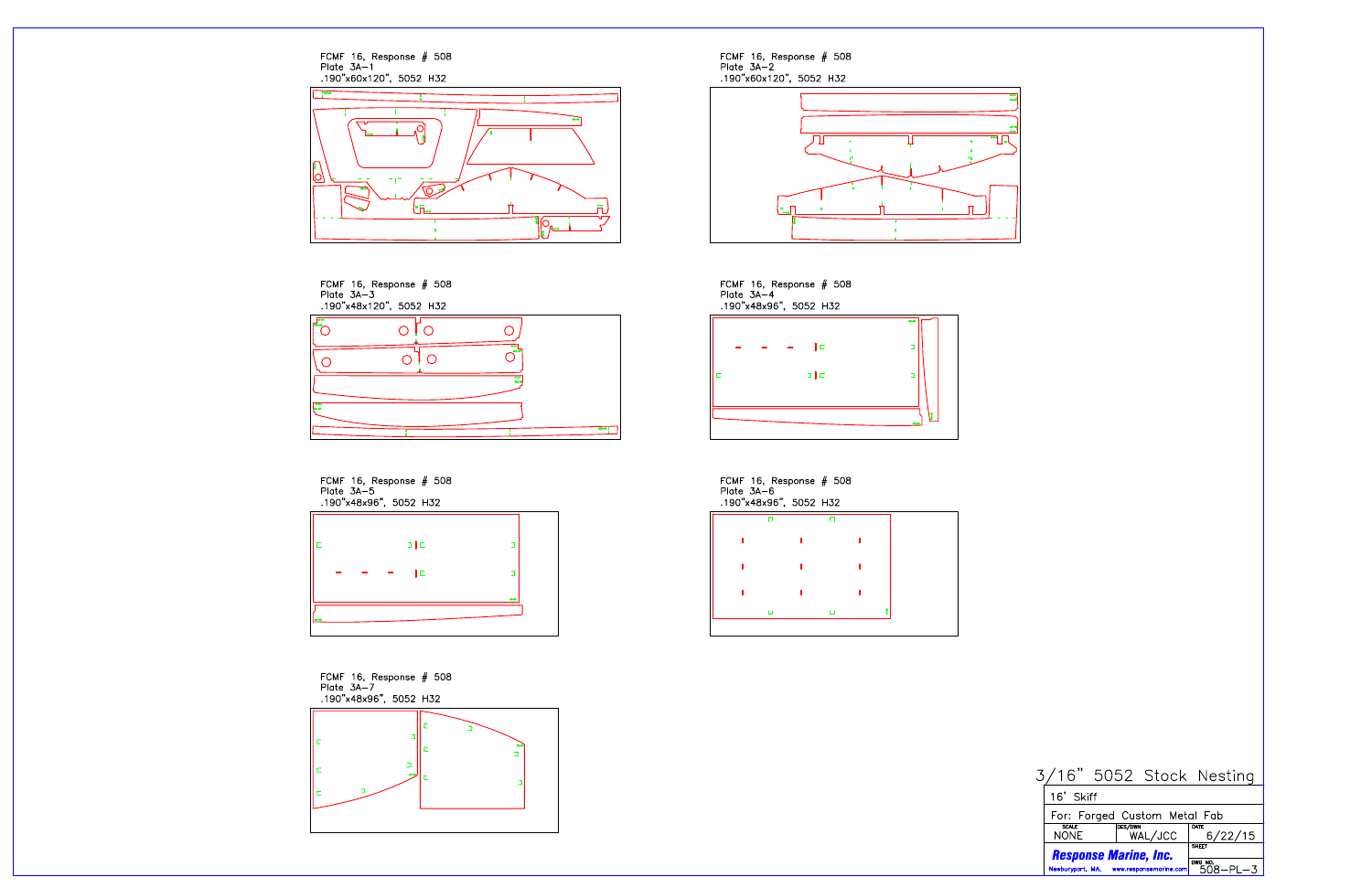- "B-1" FLANGE BENDING:  $\frac{3}{16}$ " 5052 H32 Stock<br>1) Confirm results with test strips for height to Top of Flange before bending frames.
- 2) Inside Bend Radius is  $\sim_B^{1}$ " to  $\frac{1}{4}$ ". Bend is 90°.
- 
- $\frac{3}{4}$ ) Expected Back Gauge setting is 1 $\frac{11}{16}$ "", but confirm and adjust.<br>4) This same set up applies to all parts listed at left. Frame Flanges Bend AFT. TSL Flanges Bend UP.

| Expected Bend CL<br>F <sub>2</sub><br>Y, Flange B-1<br>Frame 2<br>$\mathbf 1$<br>F3<br>Frame 3<br>Y, Flange B-1<br>$\overline{1}$<br>$F3-P$<br>Frame 3, port<br>Y, Flange B-1<br>$\overline{1}$<br>$F3-S$<br>Frame 3, stbd<br>Y, Flange B-1<br>F <sub>4</sub><br>Frame 4<br>Y, Flange B-1<br>$\mathbf 1$<br>BENDING)<br><b>TSL-BP</b><br>Topsides Stringer, Port, Mid<br>Y, Flange B-1<br>$\overline{\mathbf{1}}$<br><b>TSL-BS</b><br>Topsides Stringer, Stbd, Mid<br>Y, Flange B-1<br>$\overline{\mathbf{1}}$<br><b>TSL-CP</b><br>Topsides Stringer, Port, Aft<br>Y, Flange B-1<br>Topsides Stringer, Stbd, Aft<br><b>TSL-CS</b><br>Y, Flange B-1<br>$\geq$<br>BEFORE<br>$\setminus \bigcap$ |
|-----------------------------------------------------------------------------------------------------------------------------------------------------------------------------------------------------------------------------------------------------------------------------------------------------------------------------------------------------------------------------------------------------------------------------------------------------------------------------------------------------------------------------------------------------------------------------------------------------------------------------------------------------------------------------------------------|
|                                                                                                                                                                                                                                                                                                                                                                                                                                                                                                                                                                                                                                                                                               |

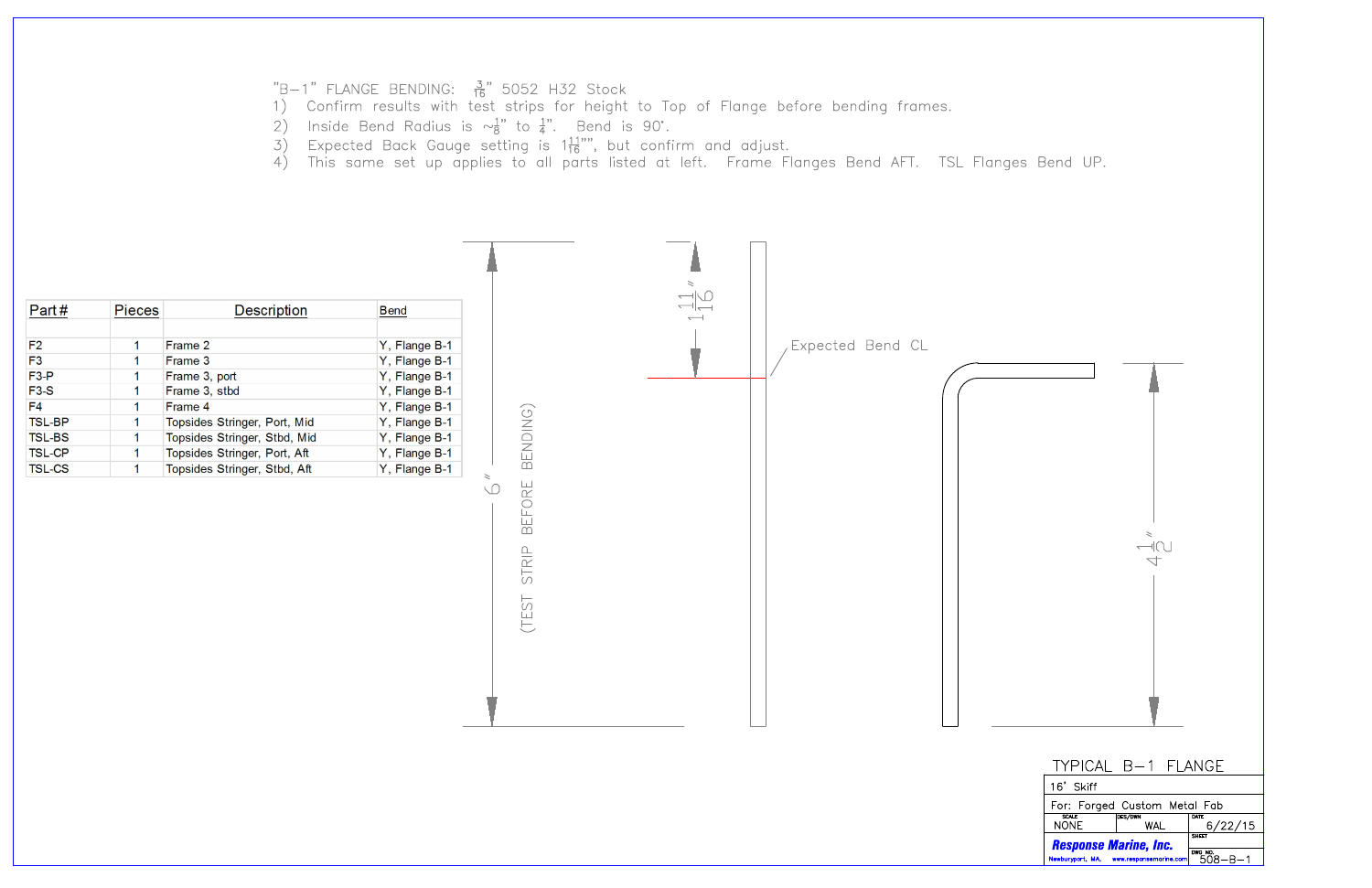

| <b>TYPICAL SKIN JOINTS</b>                                              |                                          |  |                 |  |
|-------------------------------------------------------------------------|------------------------------------------|--|-----------------|--|
| 16' Skiff                                                               |                                          |  |                 |  |
| For: Forged Custom Metal Fab                                            |                                          |  |                 |  |
| <b>SCALE</b><br><b>NONE</b>                                             | <b>DES/DWN</b><br>WAI                    |  | DATE<br>6/22/15 |  |
| <b>Response Marine, Inc.</b><br>Newburyport, MA, www.responsemarine.com | <b>SHEET</b><br>DWG NO.<br>$508 - C - 1$ |  |                 |  |